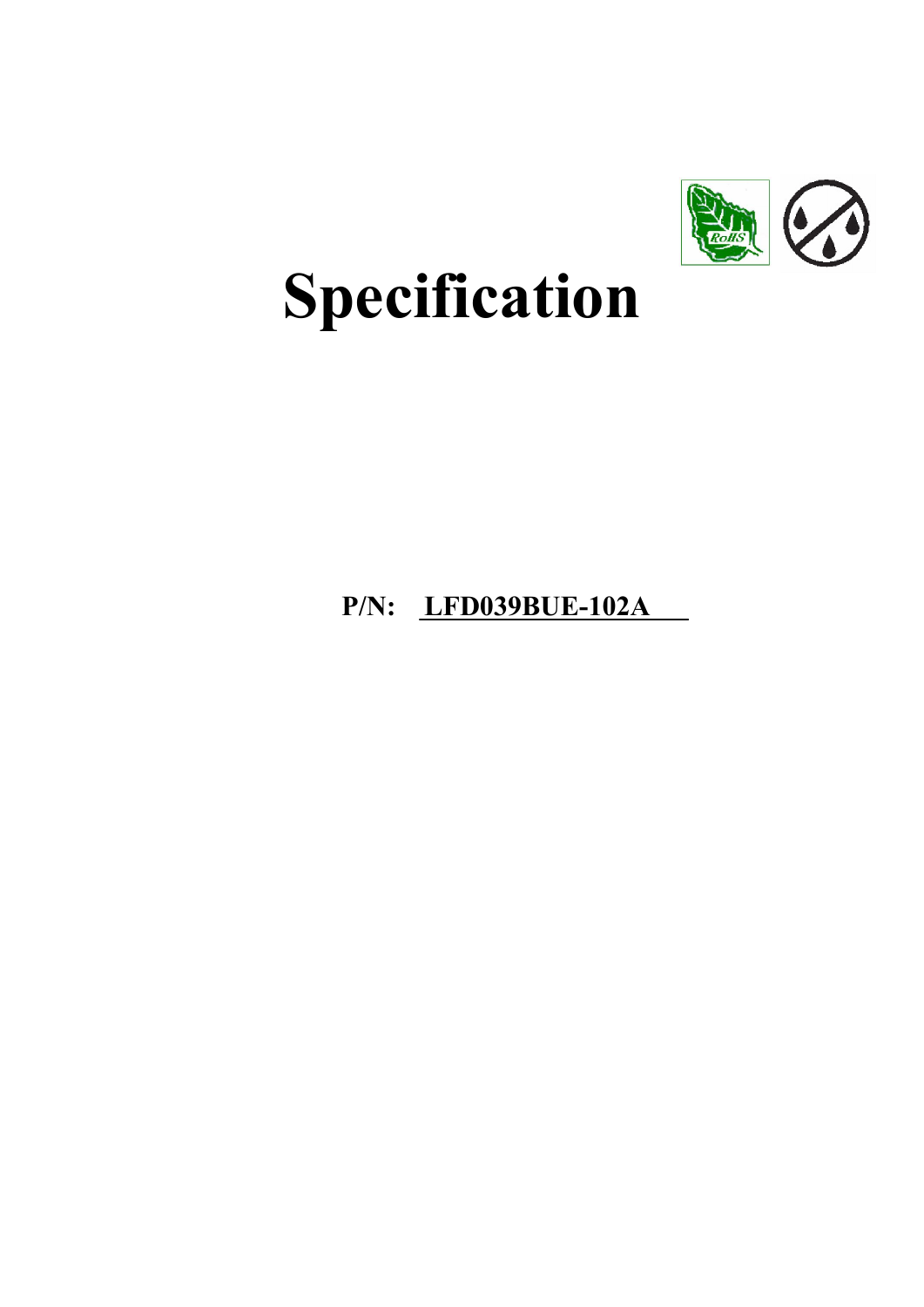## ◆ Features:

- High efficiency, low power consumption.
- Extremely low current.
- Luminous evenly distributed on each segment.
- Low development cost.
- This product doesn't contain restriction Substance, comply ROHS standard.

## ◆ Descriptions:

- $\bullet$  Industrial standard size.
- These display provide excellent reliability in bright ambient light.
- These devices are made with white segments and black surface.

## ◆ Applications:

- Audio equipment or instrument panels.
- General use for digital indicators.
- $\bullet$  Multimedia product.

## ◆ Selection guide:

| Part No.       |       |                 | Chip                  |                |
|----------------|-------|-----------------|-----------------------|----------------|
|                | Anode | <b>Material</b> | <b>Emitting Color</b> | Color<br>Lens  |
| LFD039BUE-102A |       | AlGaInP         | High Super Red        | White Diffused |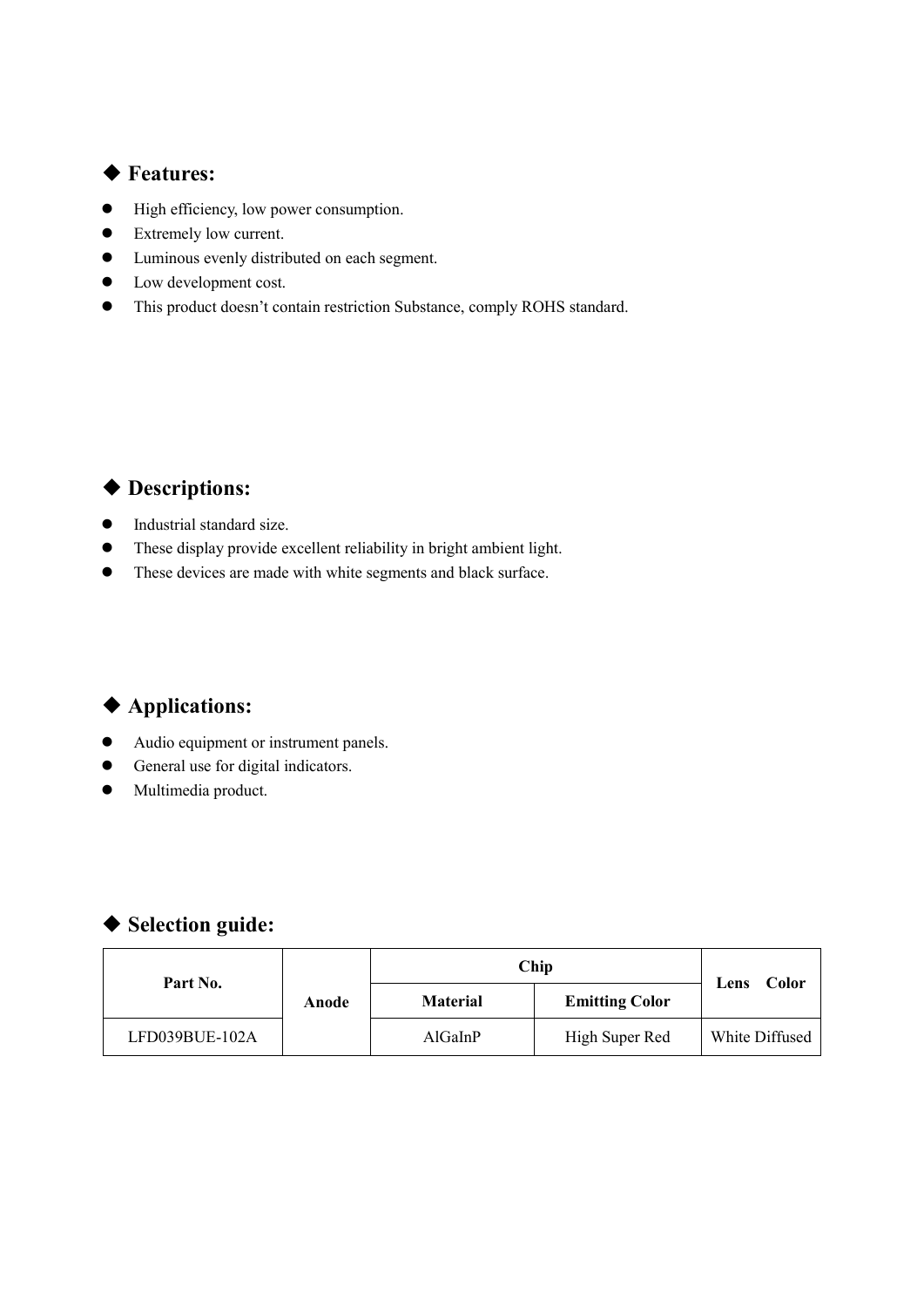| <b>Parameter</b>                       | <b>Symbol</b> | <b>High Super Red</b> | Unit |
|----------------------------------------|---------------|-----------------------|------|
| Power Dissipation/Segment              | $P_d$         | 70                    | mW   |
| Peak Forward Current / Segment ①       | $I_{FP}$      | 80                    | mA   |
| Continuous Forward Current<br>/Segment | $I_F$         | 20                    | mA   |
| Reverse Voltage /Segment               | $V_{R}$       | 5                     | V    |
| <b>Operating Temperature Range</b>     | Topr          | $-40 - +85$           | n    |
| Storage Temperature Range              | <b>Tstg</b>   | $-40 \sim +85$        | °C   |
| Solder Temperature <sup>2</sup>        | <b>Tsol</b>   | $260 \pm 5$           |      |

## ◆ Absolute Maximum Rating (Ta=25℃)

Notes: 1、This is the limit current . It is not allowed to use when the product work continuously.

2、Soldering time≤5 seconds.

3. I<sub>FP</sub> condition: pulse width  $\leq 1$ ms ,duty cycle  $\leq 1/10$ 

## High Super Red Parameter Symbol Typ. Max. Unit Test Condition Luminous Intensity/Segment  $I_V$  5.6  $I_{\text{F}}$  and I<sub>F</sub>=10mA Forward Voltage /Segment  $V_F$  2.0 2.5 V I<sub>F</sub>=20mA Reverse Current /Segment  $I_R$   $I_R$  --  $\vert$  50  $\vert$  uA  $\vert$  V<sub>R</sub>=5V Dominant Wavelength  $\lambda d$  640 -- nm IF=20mA Spectral Line Half Width  $\Delta \lambda$  30 -- nm IF=20mA

## ◆ Electrical Optical Characteristics (Ta=25℃)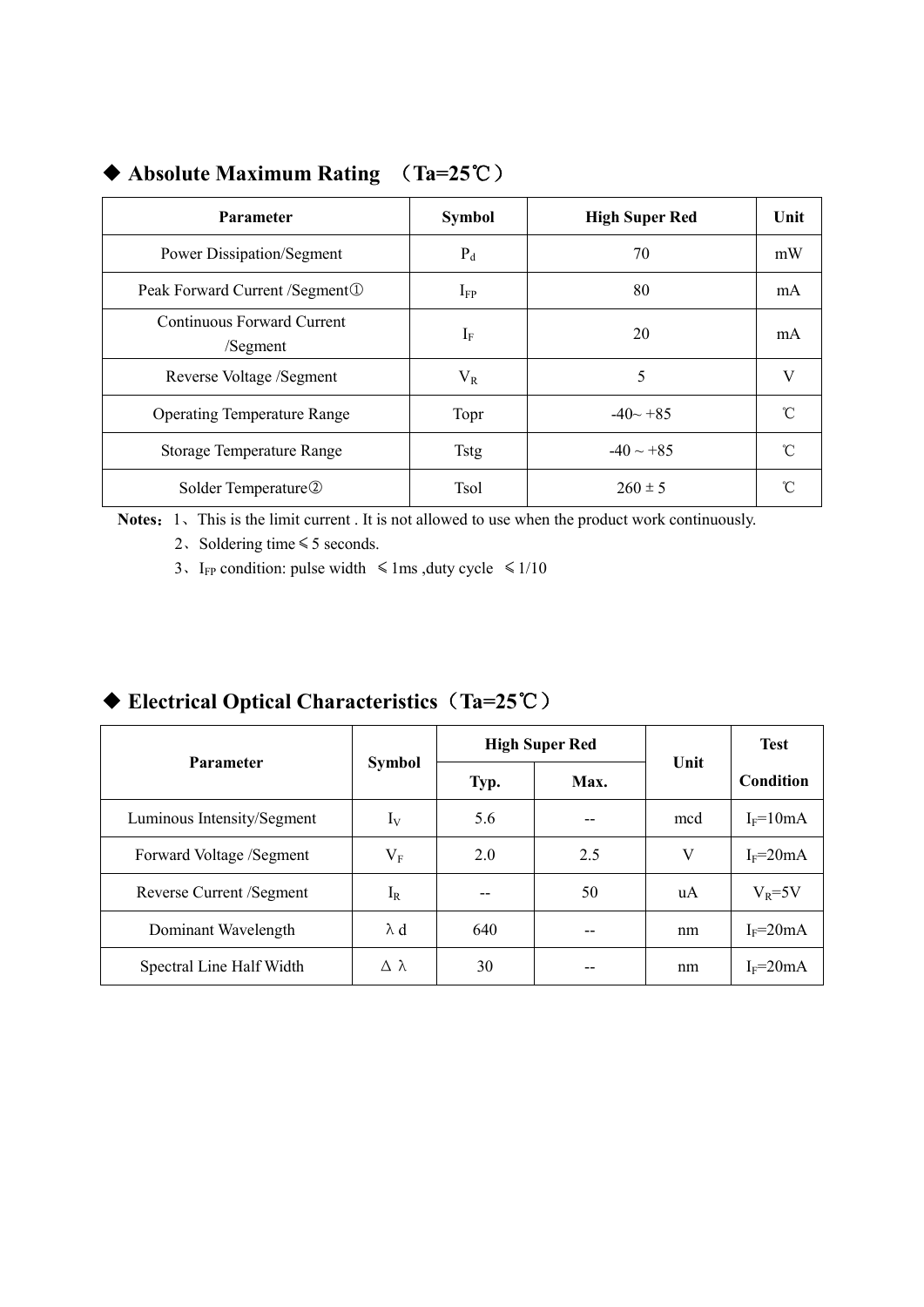## ◆ Package Dimensions:



#### NOTES:

- All dimensions are in millimetres (mm), Tolerance is  $\pm 0.25$ mm unless otherwise noted.
- Specifications are subject to change without notice.

## ◆ Internal Circuit:

Common Anode



LFD039BUE-102A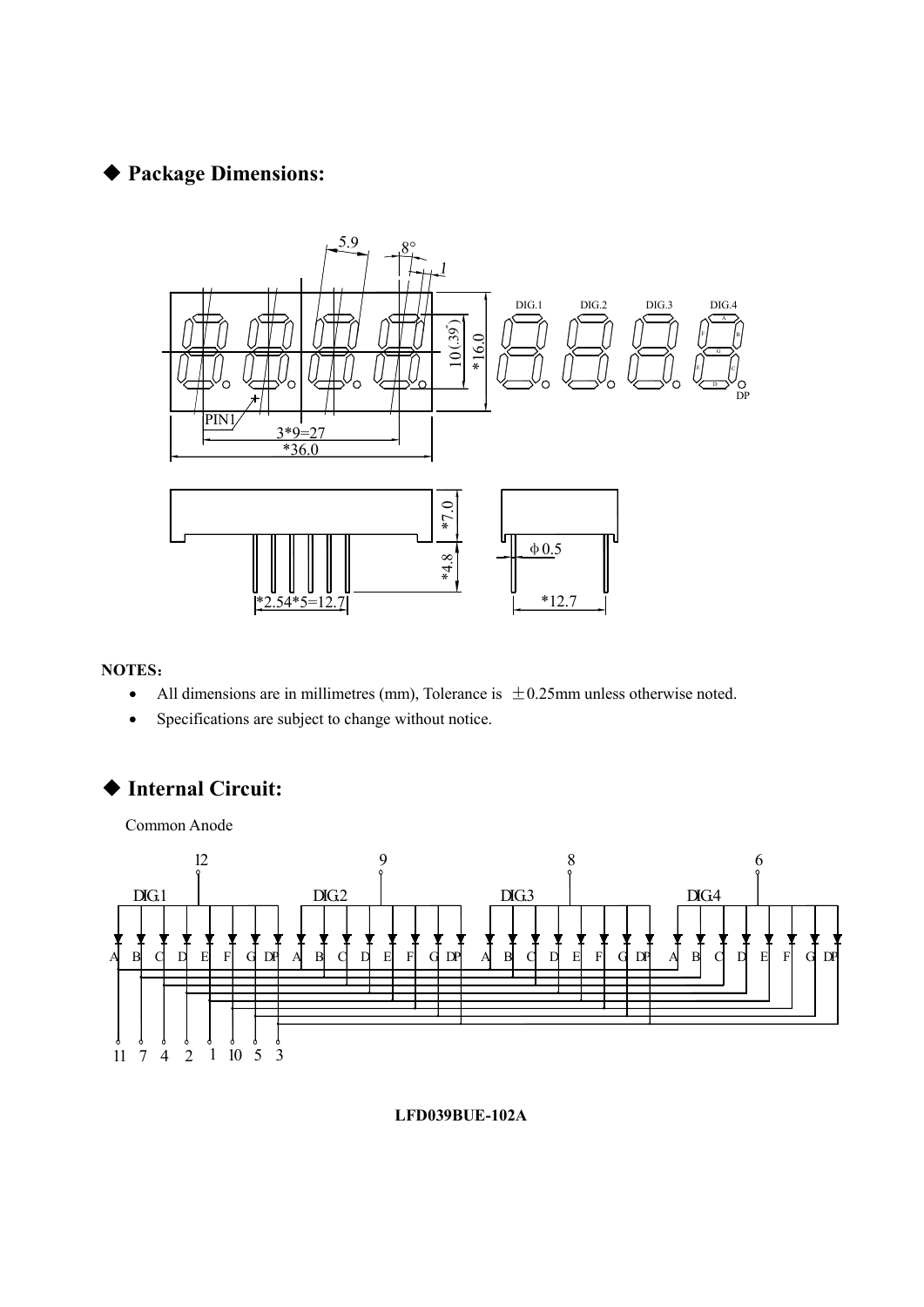## ◆ Reliability

| NO.            | <b>Test Item</b>                                     | <b>Test Conditions</b>                                                                                                                         | <b>Sample</b> | Ac/<br>Re |
|----------------|------------------------------------------------------|------------------------------------------------------------------------------------------------------------------------------------------------|---------------|-----------|
| 1              | Temperature Cycle                                    | $-40\pm5\degree C \rightarrow 25\pm5\degree C \rightarrow 85\pm5\degree C \rightarrow 25\pm5\degree C$<br>(30min, 5min, 30min, 5min) 20 Cycles | 20            | 0/1       |
| $\overline{2}$ | High Temperature Storage                             | Ta: $100 \pm 5^{\circ}$ C<br>Test time= $1000HRS(-24HRS,+72HRS)$                                                                               | 20            | 0/1       |
| $\overline{3}$ | High Temperature And<br><b>High Humidity Working</b> | Ta: $85 \pm 5^{\circ}$ C, RH: $85 \pm 5\%$ , I <sub>F</sub> =10mA/seg<br>Test time= $500HRS(-24HRS,+72HRS)$                                    | 20            | 0/1       |
| 4              | Low Temperature Storage                              | Ta: $-40 \pm 5^{\circ}$ C<br>Test time= $1000HRS(-24HRS,+72HRS)$                                                                               | 20            | 0/1       |
| 5              | <b>Operating Life Test</b>                           | Connect with a power $I_F = 10 \text{mA/sec}$<br>Ta= $25 \pm 5$ °C<br>Test time= $1000HRS(-24HRS,+72HRS)$                                      | 20            | 0/1       |
| 6              | Solder Resistance                                    | $T.S$ ol=260 $\pm$ 5 <sup>°</sup> C one time<br>Dwell Time= $5\pm 1$ Secs, distance 3mm                                                        | 20            | 0/1       |
| 7              | Thermal Shock                                        | $-40\pm5\degree\text{C}\rightarrow85\pm5\degree\text{C}$<br>$(15min, 15min)$ 20 Cycles                                                         | 20            | 0/1       |

# (1) Test Items and Conditions

# (2)Criteria of judging the damage

| <b>Item</b>        |                          | <b>Test condition</b> | Criteria for judgement |                      |
|--------------------|--------------------------|-----------------------|------------------------|----------------------|
|                    | <b>Symbol</b>            |                       | Min.                   | Max.                 |
| Forward voltage    | $\rm V_F$                | $I_F = 10mA/Seg$      |                        | $U.S.L*1.1$          |
| Reverse current    | $I_{R}$                  | $V_R = 5V$            |                        | 15uA                 |
| Luminous intensity | $I_V$                    | $I_F = 10mA/Seg$      | $L.S.L*0.7$            |                      |
| Wave length        | $\lambda$ D/ $\lambda$ P | $I_F = 10mA/Seg$      |                        | $U.S.L \pm 2nm$      |
| Appearance         |                          | View check            |                        | No mechanical damage |

\* U.S.L: Upper standard level L.S.L: Lower standard level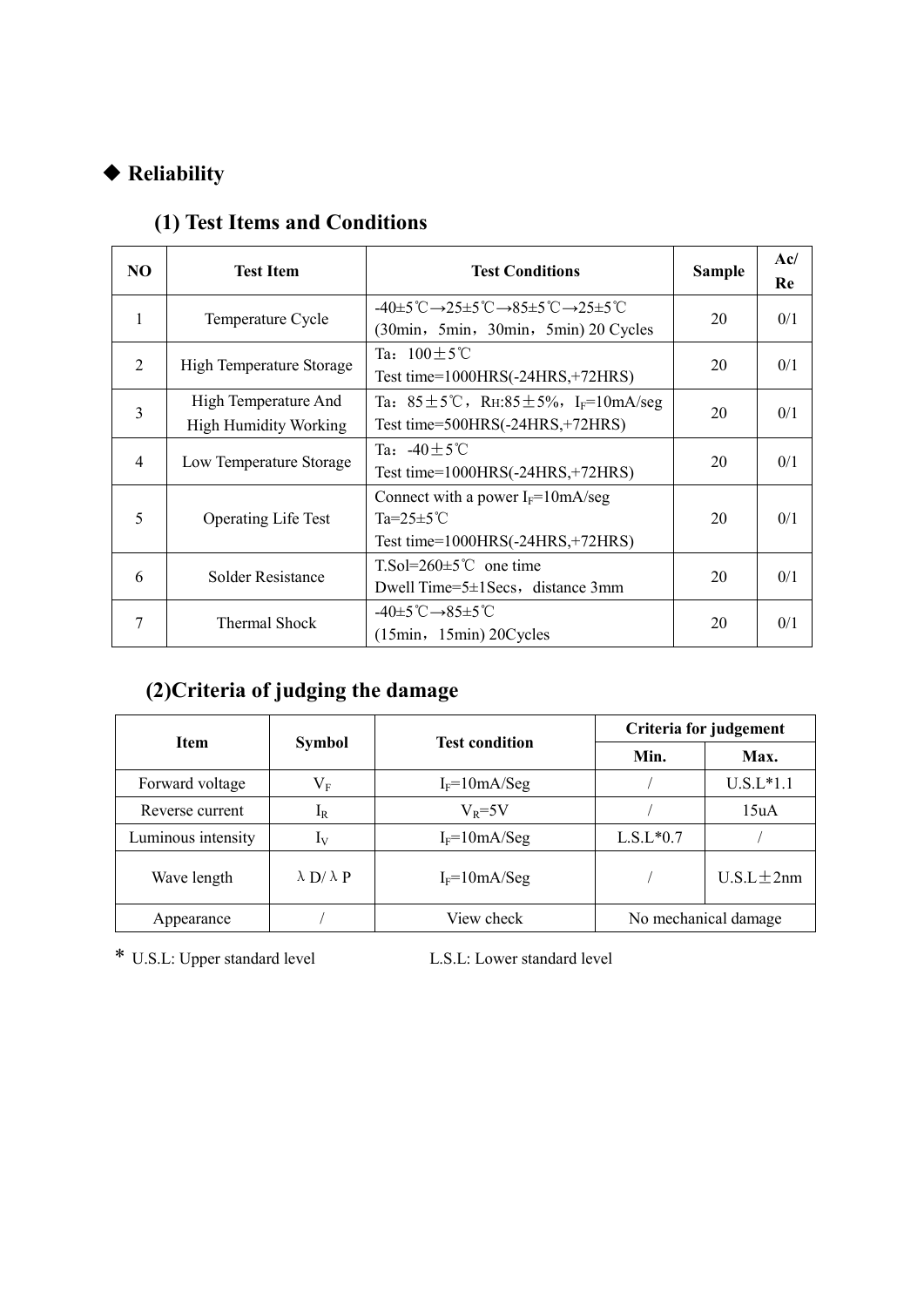## ◆ Typical Electro-Optical Characteristics Curves



Ambient Temperature Ta(° C)

20 40 60 80 100

◆ Storage and application notices

1.2

1.6

#### 1、 Storage

1. Before opening package: the LEDs should be kept at 18-30℃, related humility: 30-70%RH.They should be used out within 3mothes;

2.0 2.4 2.8 3.2 0

- 2. LEDs should be used out within 24Hs after opening package to avoid the lead frame's corrode;
- 3. The internal box can not be contacted with ground to prevent absorption of moisture

Forward Voltage(Vf)-volts

4. No acid, alkali, salt, corrosive and explosive gas; away from sunlight and keep the environment clean;

#### 2、 Application

- 1.Do not use any unknown chemical liquid to clean LED, it will damage the LED resin surface; use the alcohol under the room temperature if necessary but less than 1 min;
- 2.When forming lead frame, the lead frame should be bent at a point at least 2mm from the base of epoxy. The forming should be done before soldering which can avoid epoxy's broken and internal structure's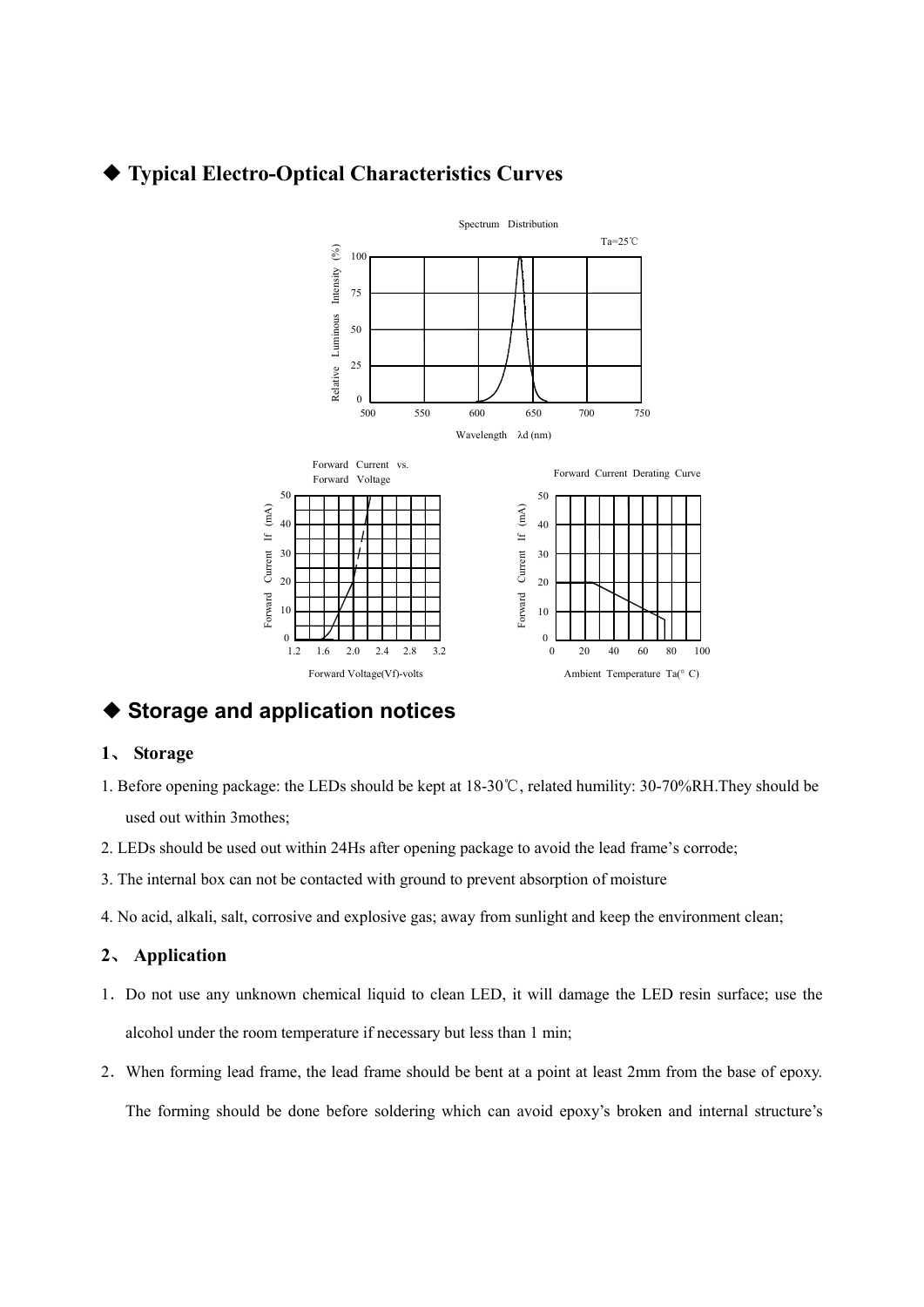damage. Forming must be operated by the specific jig or the qualified operator to make sure the lead frame and distance are as same as the circuit board. Specific is shown as below,



Mark: "o" means correct, "×"means incorrect.

- 3.Do not apply any bending stress to the surface of the LED. The stress to the surface may damage the surface ink color and internal connection which causes the electric character & appearance's failure.
- 4.
- a. Soldering iron power: under 30W; soldering temperature: 295℃±5℃; soldering time: within 3sec.(only 1time) ;
- b. Soldering temperature in solder machine: 250℃±10℃; soldering time: within 5sec.
- c. Soldering temperature during wave soldering process: 230℃±10℃, soldering time: within 5sec.
- 5.The LEDs should be soldered at the coordinated position on the PCB; the distance from soldering point to epoxy resin should be 3mm at least. If the  $2<sup>nd</sup>$  soldering process required, 3mins must be left to ensure the high temperature status can return to room temperature. But the recommended soldering time is only 1time in principle.
- 6.If solder the LEDs on one PCB by the soldering iron; do not solder the different lead frames of one LED, but solder in proper sequence;
- 7. Note of Electrical matter:
	- ① One-way conduction, LED does not allow the reverse driving;